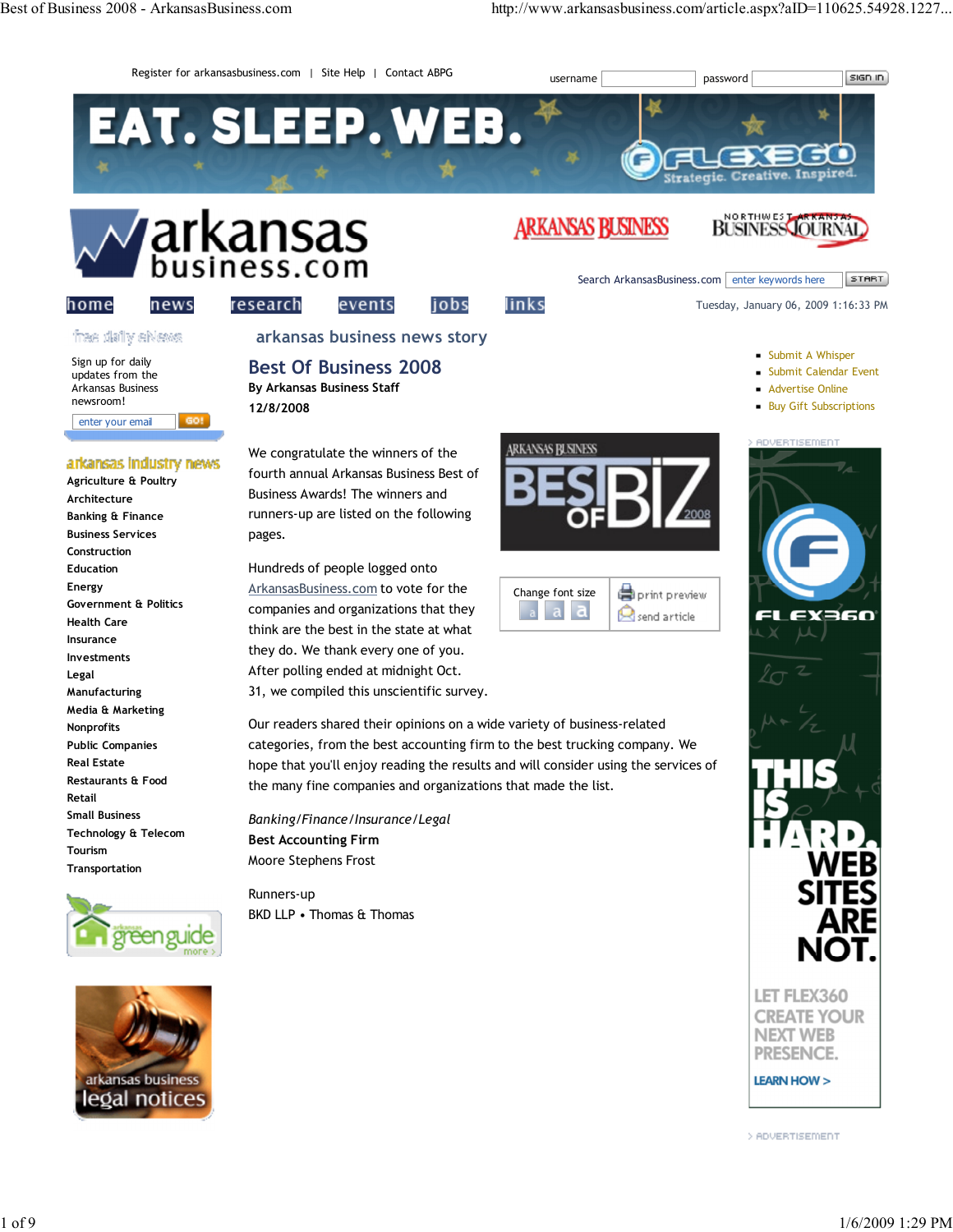

#### earch & lists

- **Book of Lists**
- Trends & Analysis
- New Business Lists
- Company Profiles
- Manufacturer's Directory Buy 1 Year of Archive **Access**

#### our services

- **Manage Your eNews**
- Register for ArkansasBusiness.com
- Subscribe to Arkansas Business Print Edition
- Forgot Your Password?
- Requesting Reprints & Article Rights Inquiries
- RSS / XML Feeds

Meda Kit

Advertise Your Company on ArkansasBusiness.com Download the ArkansasBusiness.com

#### Jobs on

ArkansasBusiness.com Post a Job Listing Search Job Listings Post a Resume Search Resumes



### Best Bank for Business

Twin City Bank

Runners-up Arvest Bank • Metropolitan National Bank

## Best Financial/Personal Investment Services

Hutchinson Financial Inc.

Runners-up Trent Capital Management • Metropolitan Capital Management

# Best Business Insurance Firm

The Hatcher Agency

Runners-up Mark V. Williamson Co. • Meadors Adams & Lee

## Best Health Care Insurance Provider The Hatcher Agency

Runners-up Arkansas Blue Cross & Blue Shield • QualChoice

## Best Property and Casualty Insurance Provider

The Cashion Co.

Runners-up Grace Group Inc. • State Farm

Best Life Insurance Provider The Hatcher Agency

Runners-up Unum • Principal Life Insurance Co.

Best Law Firm Davidson Law Firm

Runners-up Friday Eldredge & Clark • Rose Law Firm

Building Services Best Architectural Firm Allison Architects

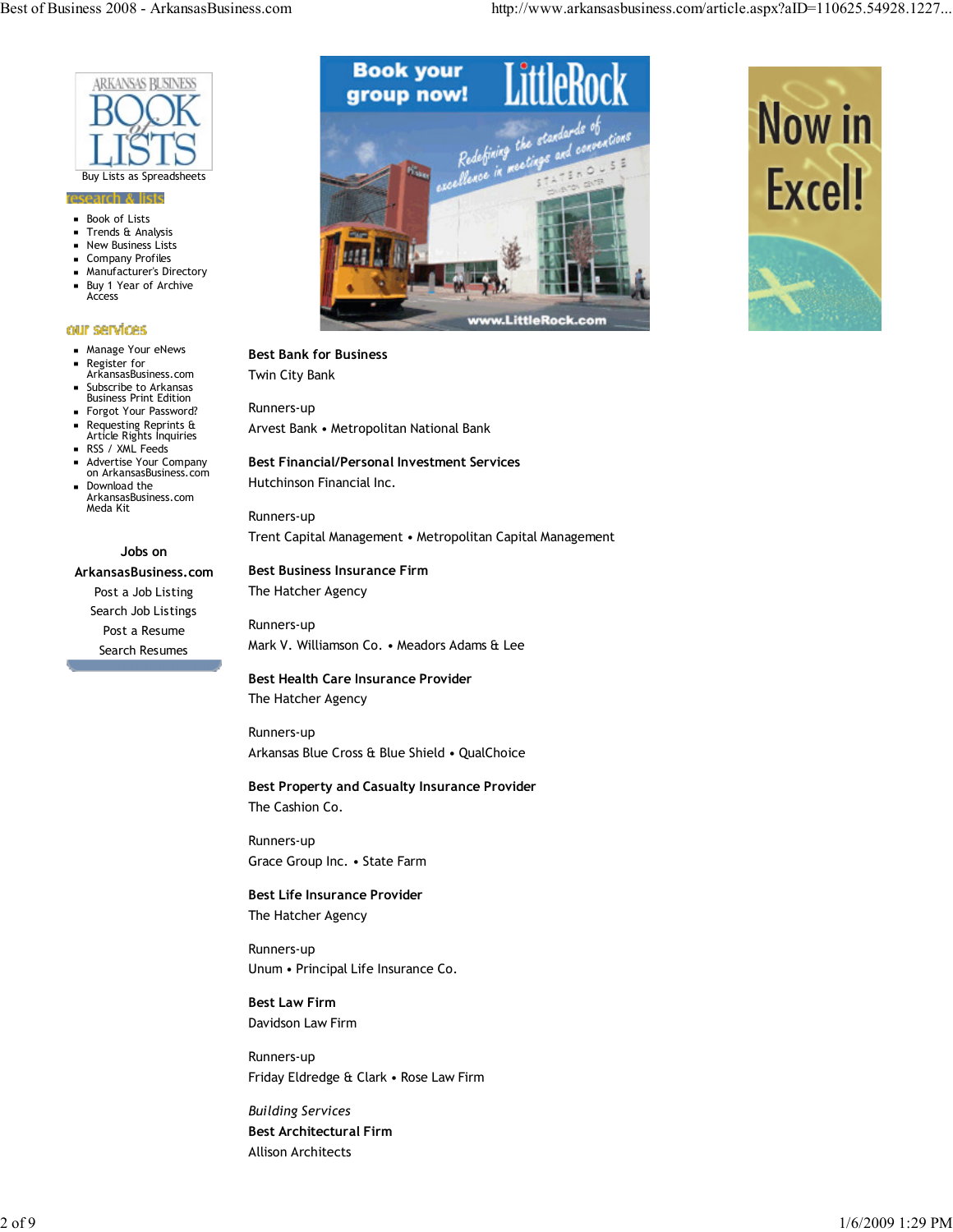Runners-up Cromwell Architects Engineers Inc. • Witsell Evans & Rasco

Best Electrical Contractor Fleming Electric

Runners-up IK Electric • Little Rock Electric

Best Engineering Firm Grubbs, Hoskyn, Barton & Wyatt Inc.

Runners-up Garver Engineers • Pettit & Pettit Consulting Engineers Inc.

Best General Contractor CDI Contractors

Runners-up James H. Cone Inc. • CBM Construction Co.

Best HVAC Contractor Middleton Heat & Air

Runners-up B.R. McGinty • Bob & Ed's Heating & Air Conditioning Co.

Best Plumbing Contractor Arrow Plumbing

Runners-up Don M. Houff Plumbing Co. • Ed Loftis Plumbing

Best Interior Office Design Innerplan Office Interiors

Runners-up Express Yourself • Today's Office

Best Interior Plant Service PLANTation Services

Runners-up Tipton-Hurst • Cabbage Rose Floral Boutique

Best Office Cleaning Services OJ's Commercial Cleaning

Runners-up Watson Cleaning Service • Dow Building Services

Business Equipment Best Cellular Company for Business Use AT&T

Runners-up Alltel • Sprint

Best Place to Purchase Office Equipment Innerplan Office Interiors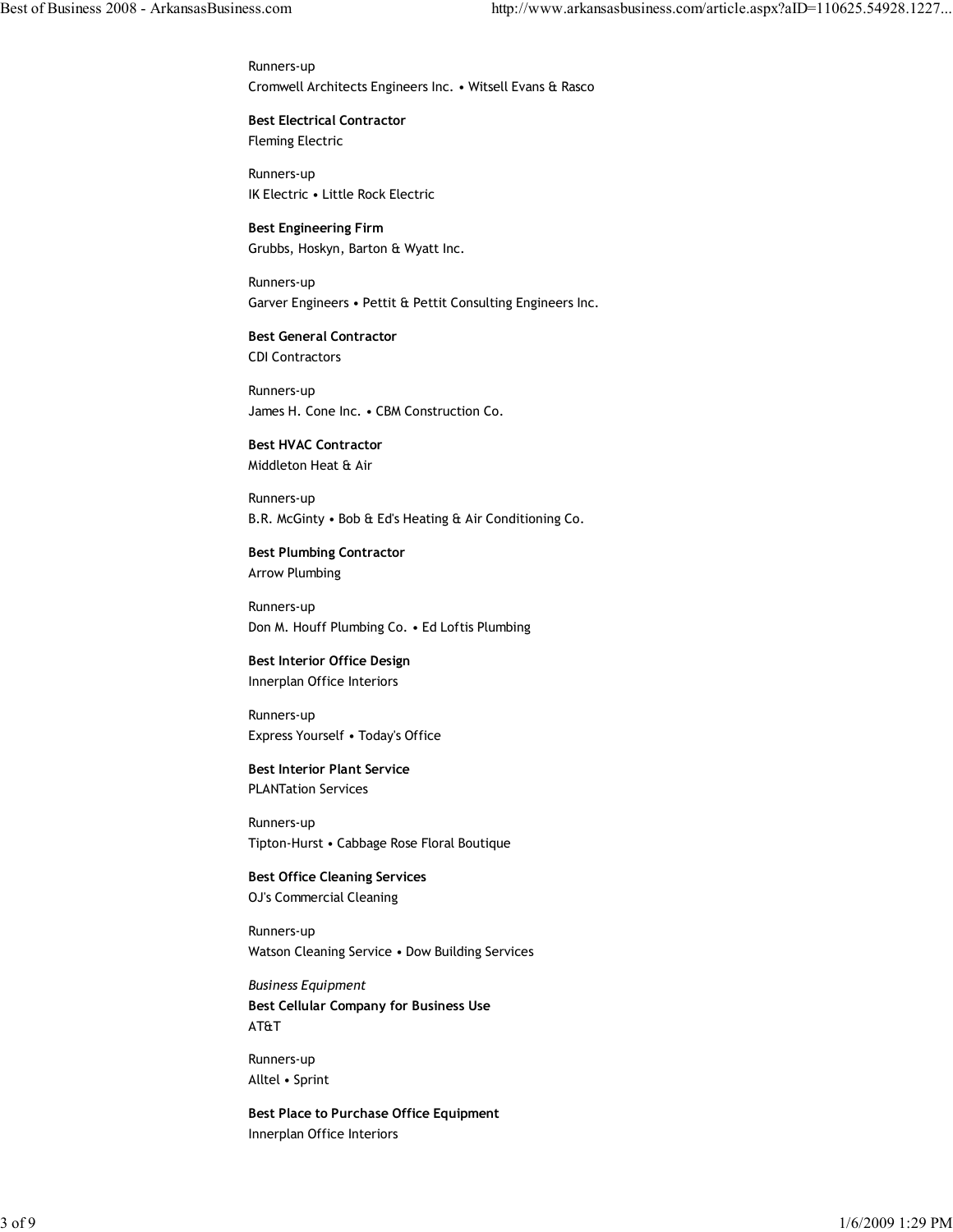Runners-up Office Depot • Standard Business Systems

Best Place to Purchase Office Furniture Innerplan Office Interiors

Runners-up Pettus Office Products • Office Depot

Best Place to Purchase Office Supplies Office Depot

Runners-up Pettus Office Products • Staples

Best Telecommunications Company AT&T

Runners-up Optus • N&D Technical Services

Business Event Best Caterer for a Special Event Rx Catering

Runners-up RSVP Catering • Trio's Restaurant & Catering

Best Caterer for a Business Box Lunch Jason's Deli

Runners-up Jimmy's Serious Sandwiches • Heavenly Ham

Best Event Rental Service Confetti's Party Rental

Runners-up Party Time Rental & Events • Party City

Best Golf Course for a Business Outing Chenal Country Club

Runners-up Maumelle Country Club • Pleasant Valley Country Club

Best Hotel Stay for a Business Client The Peabody Little Rock

Runners-up Capital Hotel • Embassy Suites Little Rock

Best Place for a Business Conference/Meeting The Peabody Little Rock

Runners-up Embassy Suites Little Rock • Little Rock Club

Best Place for a Company Retreat Red Apple Inn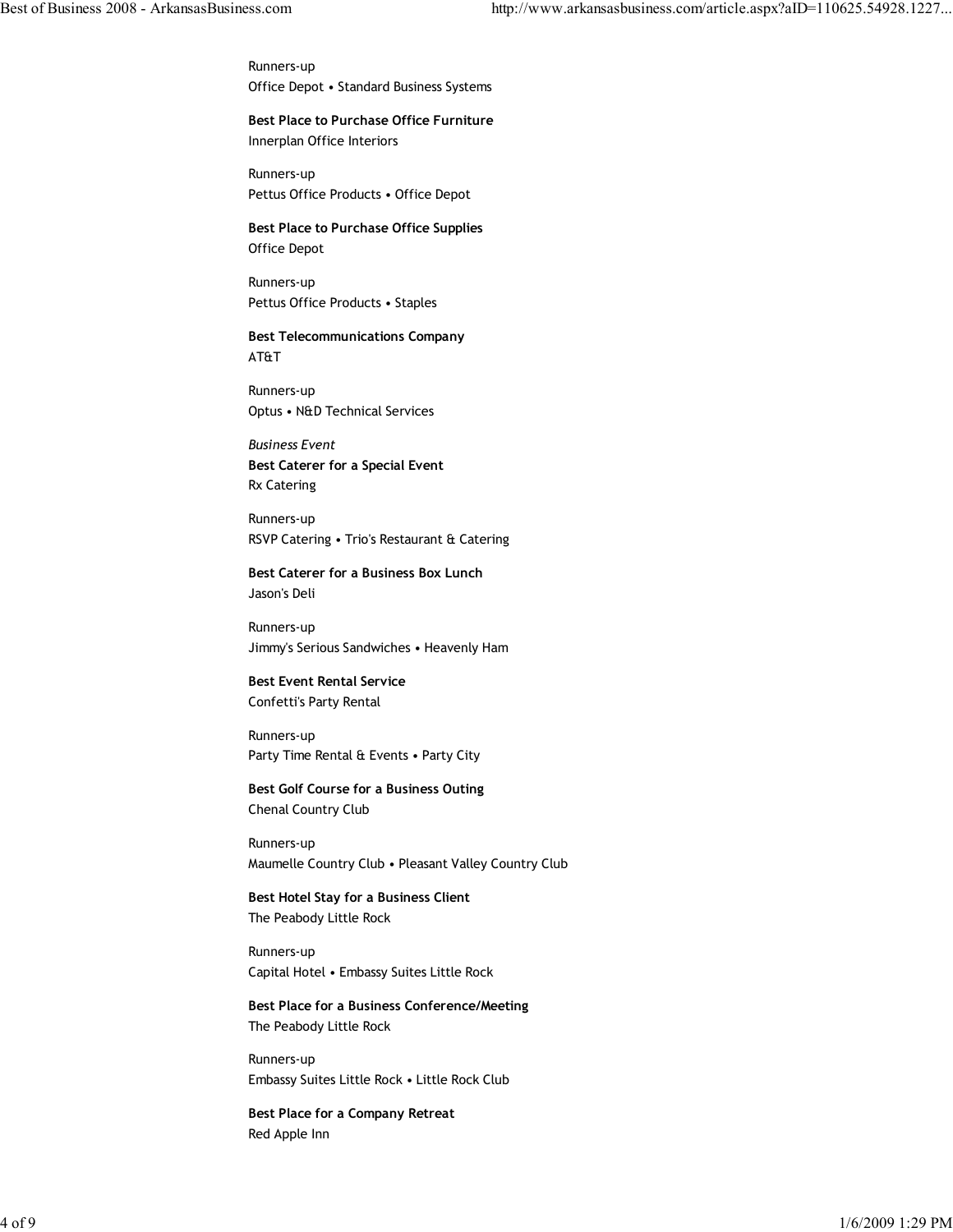Runners-up The Lodge at Mount Magazine • Couchwood

Best Place for a Special Event The Peabody Little Rock

Runners-up Next Level Events • 1620 Restaurant

Best Place for an Employee Outing Cajun's Wharf

Runners-up Dickey-Stephens Park • IMAX-Aerospace Education Center

Best Restaurant for a Business Meal Cajun's Wharf

Runners-up Brave New Restaurant • Sonny Williams' Steak Room

Business Services Best Business Clothier for Men Baumans Fine Men's Clothing

Runners-up Dillard's • Greenhaw's Fine Men's Wear

Best Business Clothier for Women Beyond Cotton

Runners-up Dillard's • RK Collections

Best Business Consulting Firm Entelechy Partners

Runners-up Datamax • Pinnacle Performance Solutions

Best Business School UALR College of Business

Runners-up Webster University • Pulaski Technical College

Best Commercial Printer Magna IV

Runners-up Arkansas Graphics • Southern Reprographics

Best Company for Awards and Custom Products Discount Trophies of Arkansas

Runners-up Custom Trophies • Custom Advertising Products

Best Document Destruction Company Shred-it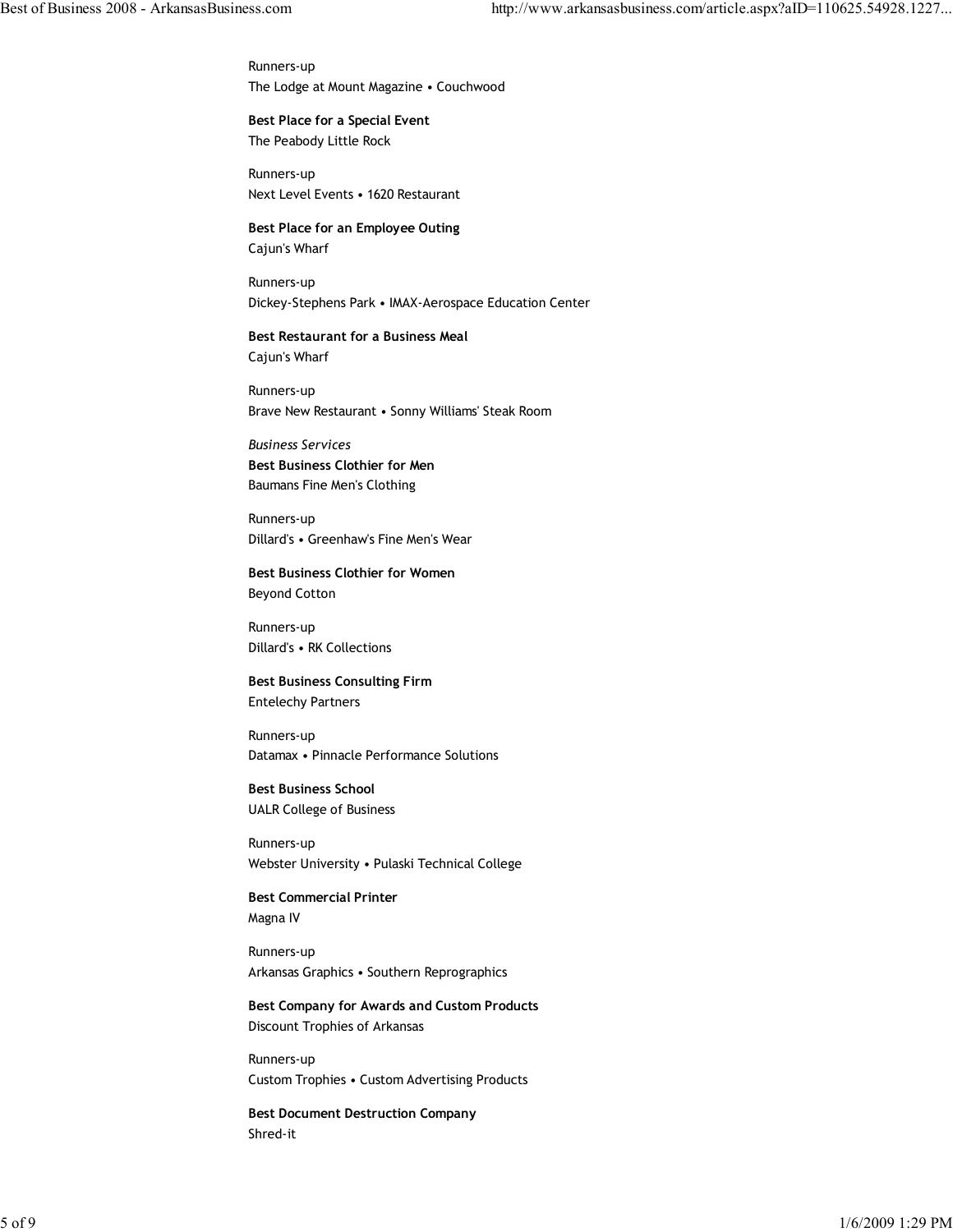Runners-up Security Shredding Service • Vital Records Control of Arkansas

Best Dry Cleaning Service Hangers Cleaners

Runners-up Schickels Cleaners • Comet Cleaners

Best Exercise Facility Little Rock Athletic Club

Runners-up Powerhouse Gym • Conway Regional Athletic Center

Best Florist Tipton-Hurst

Runners-up Frances Flower Shop • Friday's Flowers & Gifts

Best Hospital St. Vincent Health System

Runners-up Baptist Health • Arkansas Children's Hospital

Best Motivational Speaker/Trainer Greg Hatcher

Runner-up Paul Vitale

Best Promotional Items Company ASAP-Advertising Specialties & Promotions

Runners-up Trivia Marketing • Victory Dry Goods & Design

Best Security Company APS Security

Runners-up ADT Security Services • Boling Security Guard

Best Spa Rejuvenation Clinic & Day Spa

Runners-up Caracalla • Arkansas Healing Arts Center

Best Staffing Firm Staffmark

Runners-up Best Employment Services • Elite Staffing

Best Team-Building Center C.A. Vines Arkansas 4-H Center

Best Vending Services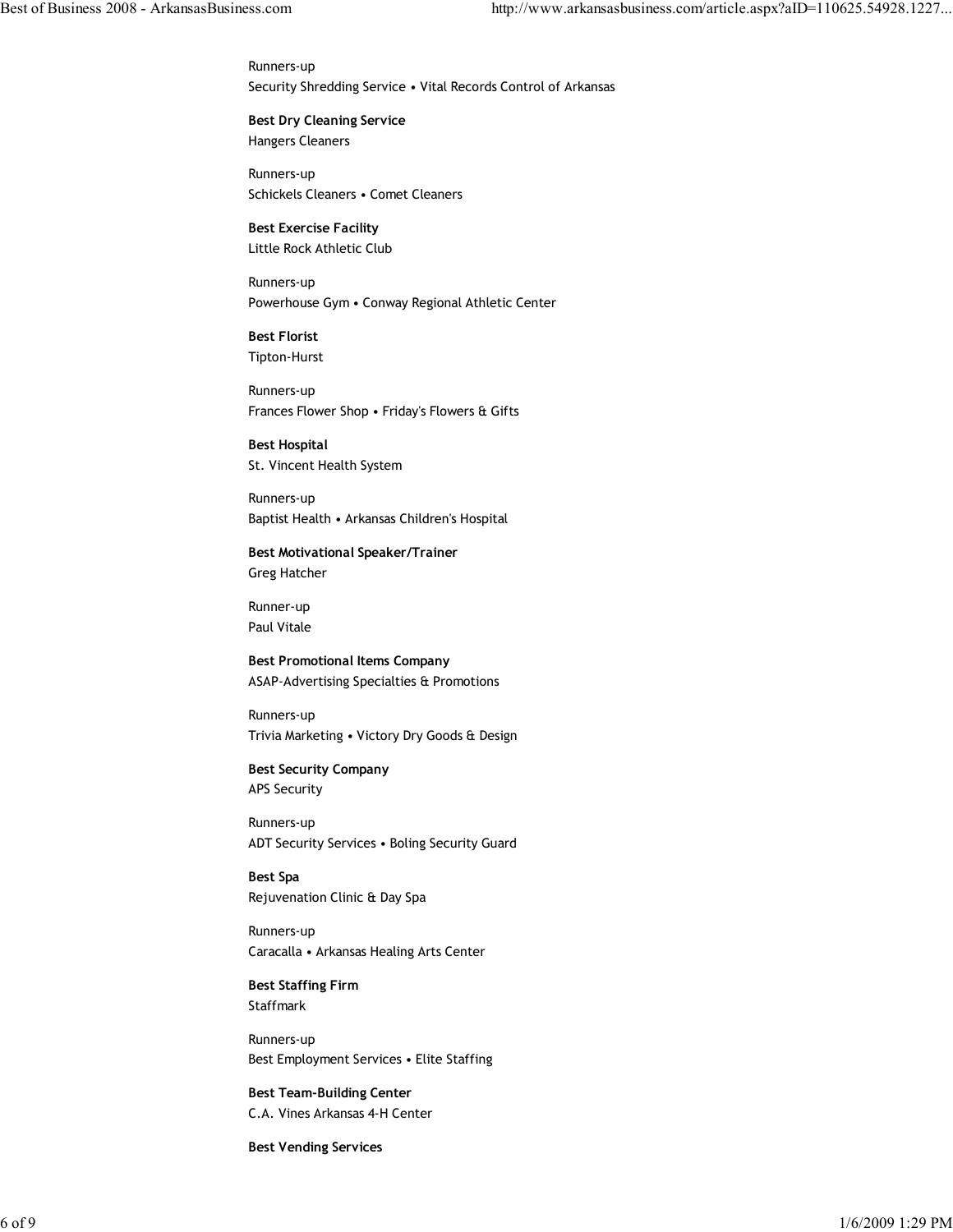Easter Vending Services

Runners-up Biff's Coffee • Snack Vending

Computer Services Best Computer Consulting and Training Company LWSI

Runners-up Complete Computing • PC Assistance

Best Computer Services Company Complete Computing

Runners-up PC Assistance • LWSI

Best Technology Consulting Firm PC Assistance

Runners-up Complete Computing • N&D Technical Services

Best Web Site Development Firm Aristotle

Runners-up 1011 Web Solutions • Rockfish Interactive

Marketing Best Advertising Agency Stone Ward

Runners-up CJRW • Nicholson Communications

Best Public Relations Agency CJRW

Runners-up Mangan Holcomb Partners • Stone Ward

Nonprofits Best Nonprofit/Charitable Organization Group Living

Runners-up American Heart Association • Easter Seals

Best Nonprofit Fundraising Event Central Arkansas Heart Ball

Runners-up Susan G. Komen Arkansas Race for the Cure • Art and Soul

Real Estate Best Commercial Property Developer Flake & Kelley Commercial

Runners-up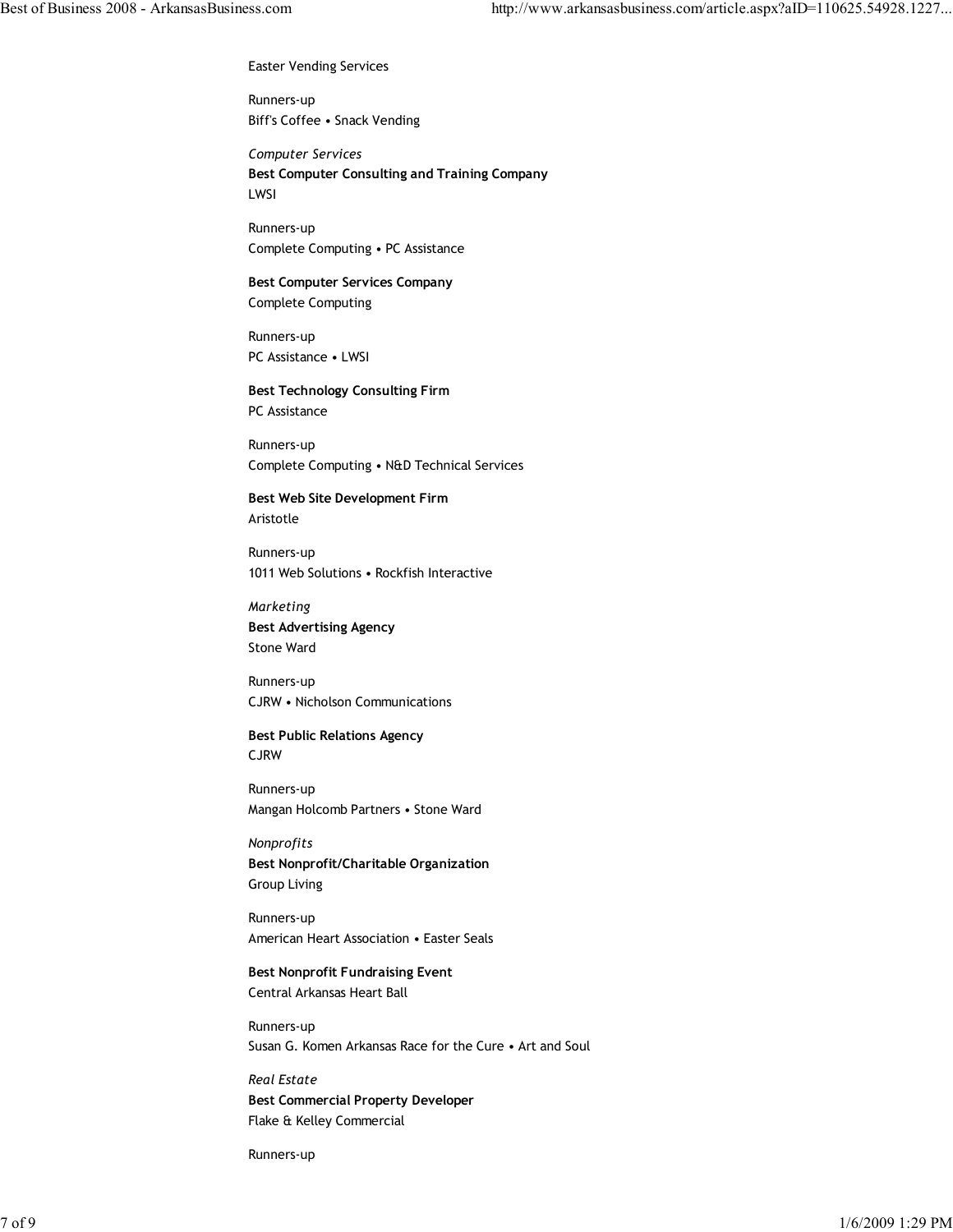Moses Tucker Real Estate • Lindsey & Associates

Best Commercial Real Estate Company Flake & Kelley Commercial

Runners-up Lindsey & Associates • ReMax

Best Commercial Real Estate Management Lindsey & Associates

Runners-up Flake & Kelley Commercial • Colliers International

Best Residential Real Estate Company Pulaski Heights Realty

Runners-up The Janet Jones Co. • Keller Williams Realty

Transportation Best Air Charter Service Central Flying Service

Runners-up Omni Air • Jet Med

Best Airline Southwest Airlines

Runners-up American Airlines • Delta Air Lines

Best Automobile Dealership Landers

Runners-up Parker Lexus • Bale

Best Courier Service Parrish Delivery

Runners-up Conway Courier Service • EagleOne

Best Limousine Service for Business Use Little Rock Limousine

Runners-up Pinnacle Limousine Services • Presidential Limousines

Best Travel Agency Chenal Valley Travel

Runner-up Poe Travel

Best Trucking Company Hines Trucking

Runners-up